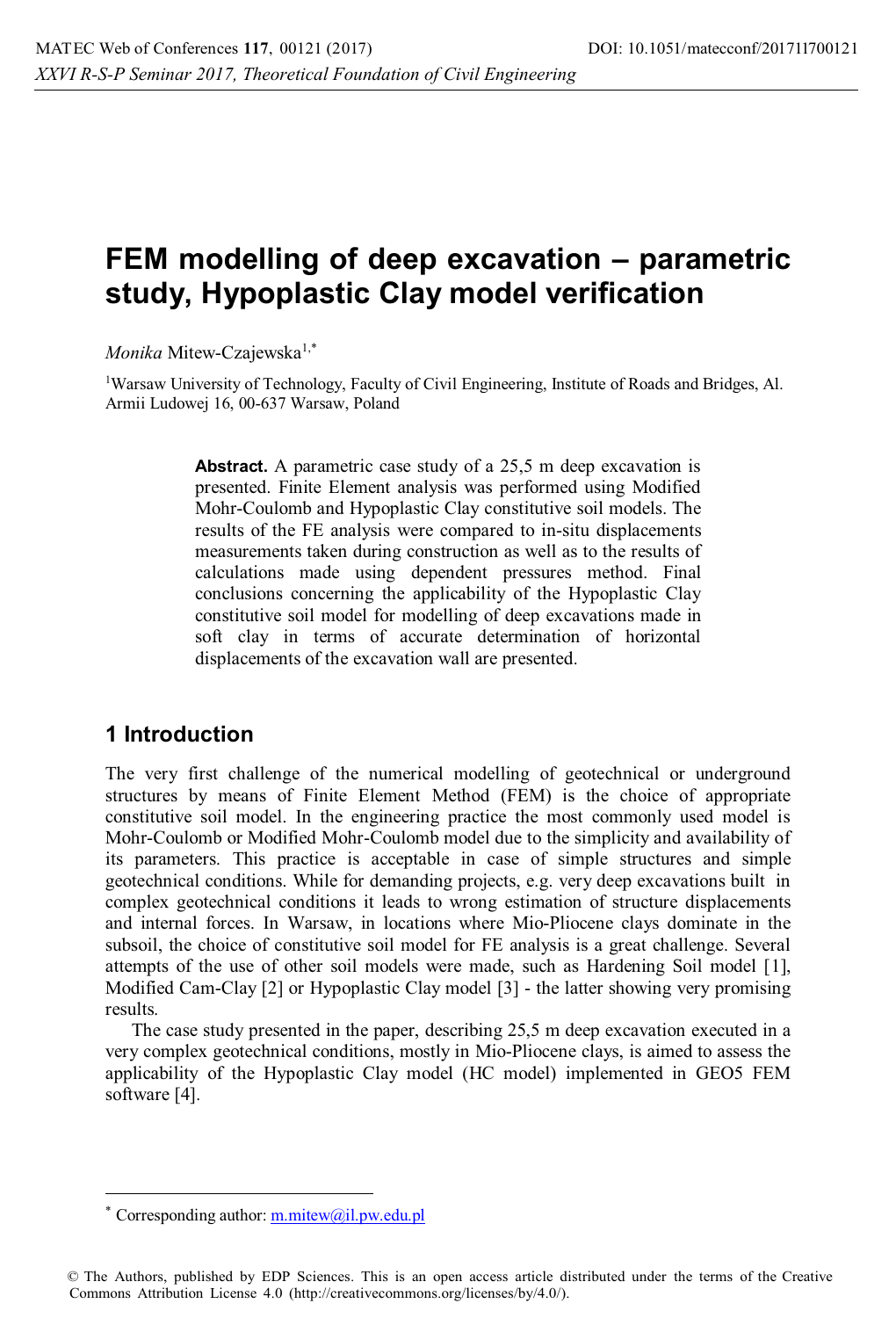# **2 Description of the case**

The 25,5 m deep excavation for the construction of metro station was executed in a very complex geotechnical conditions (dominating Mio-Pliocene clays, and high water pressure). Cut and cover method was used for the construction of the station; the stability of 36 m deep diaphragm walls during excavation was ensured by 3 levels of underground slabs. Detailed description of the geometry and construction stages can be found in [5].

#### **2.1 Geotechnical conditions**

In general, the subsoil of Warsaw is composed of Tertiary deposits covered with a complex of Quaternary formations from the Pleistocene and Holocene periods. In the analysed case, there is a 3-5 m thick layer of fills directly under the surface, below which 6-7 m of fluvioglacial sands and 5-6 m glacial sandy clays occur. These layers are covering the Mio-Pliocene deposits (clays, silty clays or stiff silty clays) expanding to great depths. In order to take into account the change in parameters with depth, clay layer is divided into two layers in the model. Detailed description of soil conditions in the analysed case is included in [5].

The main groundwater table is located 8.5 m below the ground surface.

Geotechnical parameters of all soil layers specified above are given in Table 1 and 2 in the numerical analysis description chapter.

#### **2.2 Construction stages**

The following construction stages were considered:

- Stage 1 Construction of peripheral diaphragm walls
- Stage 2 Excavation 4.9 m below ground surface
- Stage 3 Construction of the roof slab of the upper station (1.2m thick)
- Stage 4 Excavation 9.8 m below ground surface
- Stage 5 Construction of the first/top intermediate slab (0.6m thick)
- Stage 6 Excavation 17.2 m below ground surface
- Stage 7 Construction of the third/bottom intermediate (0.5m thick)
- Stage 8 Excavation -25.5 m below ground surface

Stage 9 - Construction of the foundation slab (1.2m thick).

# **3 Numerical analysis**

#### **3.1 Basic assumptions**

The numerical FE model was built in GEO5 FEM software. Model dimensions are 70x120m. FE model mesh, generated automatically, was built of 11933 nodes, 7016 elements (4620 surface elements, 599 beam elements, and 1797 contact elements).

The following basic assumptions were adopted in the numerical FE model:

- $-$  Final excavation depth  $-25.5$  m,
- Diaphragm wall height 36 m, and thickness 1.2 m,
- 3 slabs supporting the diaphragm wall in the temporary and permanent state,
- Construction stages as specified in chapter 2.2.

The geometry of the model and the finite elements mesh are presented in Figure 1.

In addition following assumptions concerning underground water modelling were adopted in accordance with construction methods: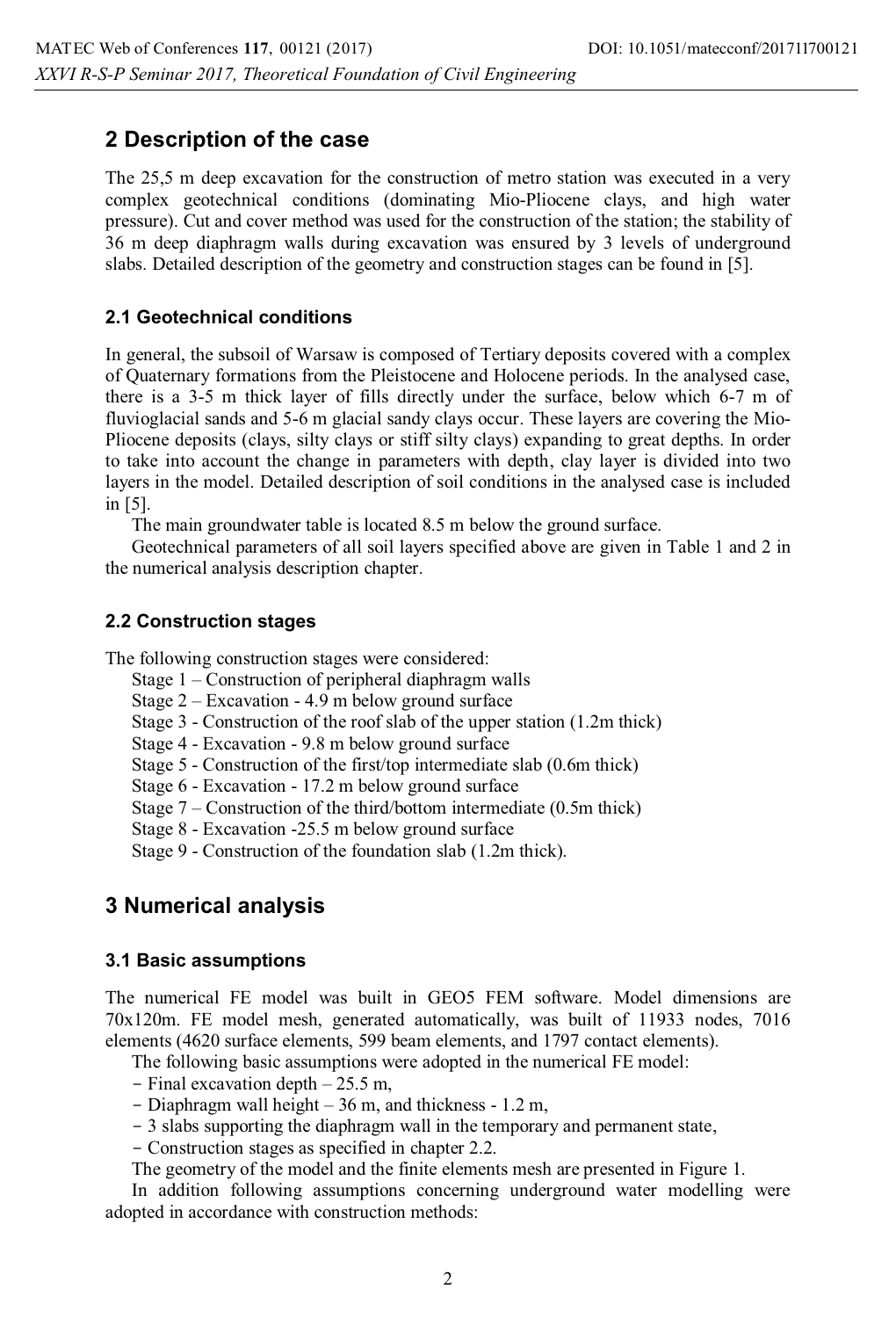- -Peripheral diaphragm walls embedded in clays cut the inflow of water into the excavation,
- -The water level inside the excavation was lowered in accordance with the excavation depth (in each construction stage - 1 m below the current excavation level).



**Fig. 1.** The geometry of the model, FE mesh

#### **3.2 Constitutive soil models**

Two calculation series of the case were made with the use of following constitutive soil models: Modified Mohr-Coulomb, the formulation of which is presented in [4] and Hypoplastic Clay model. The Hypoplastic Clay model is a critical state model applicable for modelling of fine grain soft soils [4]. The model allows for reflecting a different stiffness in loading and unloading, and softening or hardening, in dependence with the soil compaction and the change of volume in shearing (dilation, compression). The state boundary of the Hypoplastic Clay model in meridian and deviatoric plane is shown on Figure 2 (left and right respectively). The mathematical formulation of the HC model is given in [6].



**Fig. 2.** State boundary of Hypoplastic Clay model: in the meridial plane (left), in the deviatoric plane (right)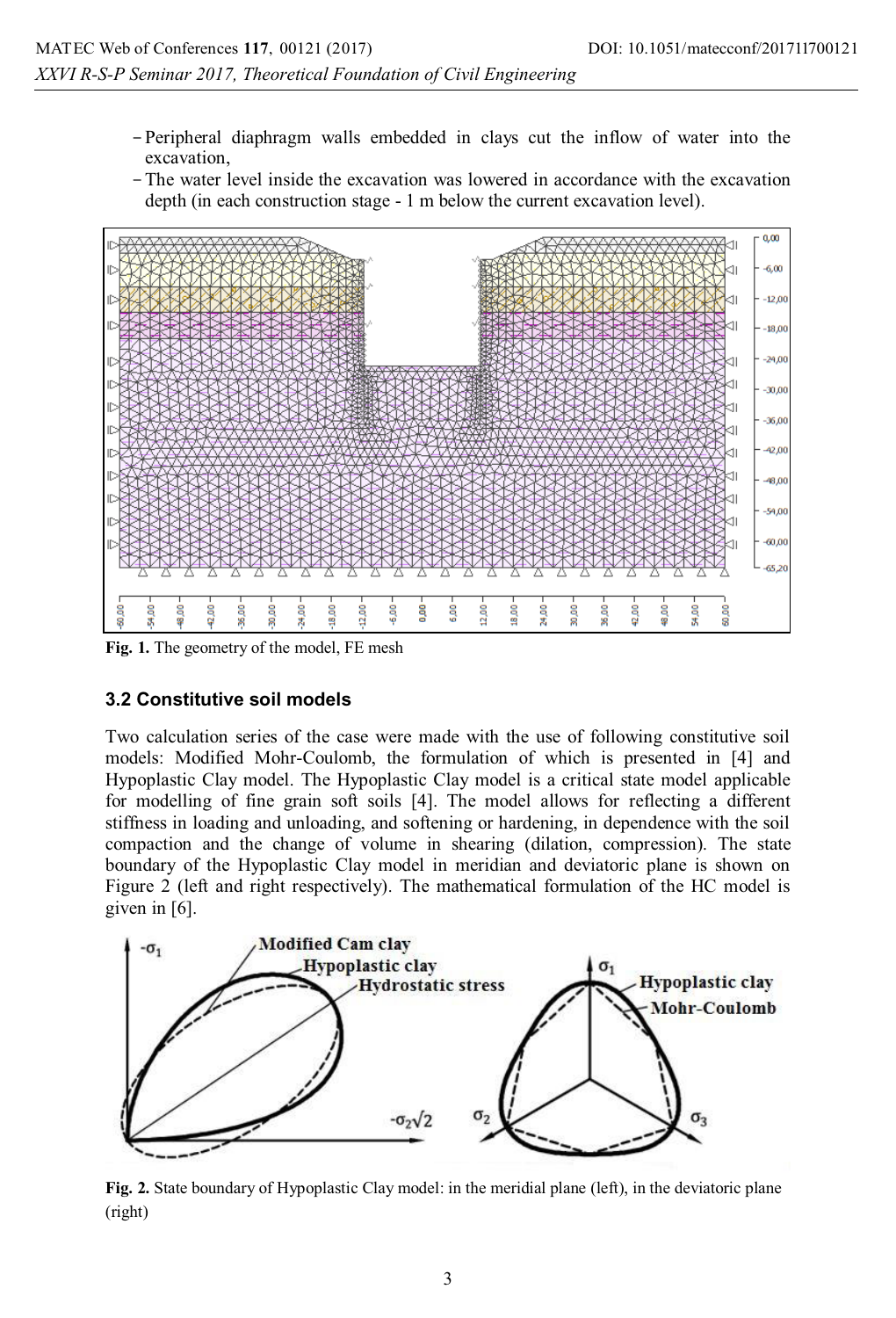#### **3.3 Model parameters**

Parameters of all soil layers occurring in the numerical model applied in the analysis are compiled in Table 1 (for Modified Mohr-Coulomb model) and Table 2 (for Hypoplastic Clay model). Please note also that the Hypoplastic Clay constitutive model was applied only to the Mio-Pliocene clay layer (divided into 2 sub-layers as explained before). Fill, Sand and Sandy Clay layers were in both calculation series modelled by means of Modified Mohr-Coulomb model.

|                      | γ        | $\varphi$   | $\mathbf{c}^{\bullet}$ | E          | Ko             | $\mathbf{v}$ |
|----------------------|----------|-------------|------------------------|------------|----------------|--------------|
|                      | $kN/m^3$ | $\mathbf 0$ | kPa                    | <b>MPa</b> | $\overline{a}$ | ۰            |
| Fill                 | 18       | 25          | $\bf{0}$               | 25         | 0.577          | 0,30         |
| Sand                 | 19       | 34          | $\bf{0}$               | 50         | 0.441          | 0,30         |
| <b>Sandy</b><br>Clay | 21       | 31          | 3                      | 50         | 0.485          | 0,29         |
| Clay 1               | 20       | 18          | 10                     | 80         | 0.917          | 0,35         |
| Clay 2               | 21       | 18          | 15                     | 100        | 0.783          | 20           |

**Table 1.** Soil parameters – Modified Mohr-Coulomb model

**Table 2.** Soil parameters – Hypoplastic Clay model

|        | $\mathbf v$ | Ko    | к                        | λ     | $e_0$ | $e_{max}$ | $\varphi_{cv}$ | r   |
|--------|-------------|-------|--------------------------|-------|-------|-----------|----------------|-----|
|        | $kN/m^3$    | ۰     | $\overline{\phantom{0}}$ | ۰     | ۰     | ۰         | $\bf o$        | ۰   |
| Clay 1 | 20          | 0.917 | 0.019                    | 0.071 | 0.57  | 2.5       | 13             | 0,5 |
| Clay 2 | 21          | 0.783 | 0.019                    | 0.071 | 0.57  | 2.5       | 13             | 0,5 |

All parameters except  $e_{\text{max}}$ ,  $\varphi_{\text{cv}}$  and r for the HC model where established based on laboratory and field tests carried out at the Department of Geotechnics and Underground Structures of the Warsaw University of Technology [2, 7, 8]. Parameters  $e_{\text{max}}$ ,  $\varphi_{\text{cv}}$  and r were taken as average for similar soil types [4]. Precise specification of all parameters of the Hypoplastic Clay model for Mio-Pliocene clays is a part of ongoing study.

# **3.4 Results of FE analysis**

The results of calculation series in form of plots of the horizontal displacements fields in the final excavation stage, including graphs of horizontal diaphragm walls displacements are presented on Figure 3 and Figure 4 for Modified Mohr-Coulomb and Hypoplastic Clay models respectively. The maximum theoretical value of horizontal wall displacement obtained using MMC model is 30.6mm, and HC model – 13.6mm, while the maximum displacement measured during construction was 15.6 mm. This indicates that the Hypoplastic Clay model can be found valuable for modelling of Mio-Pliocene soft clays.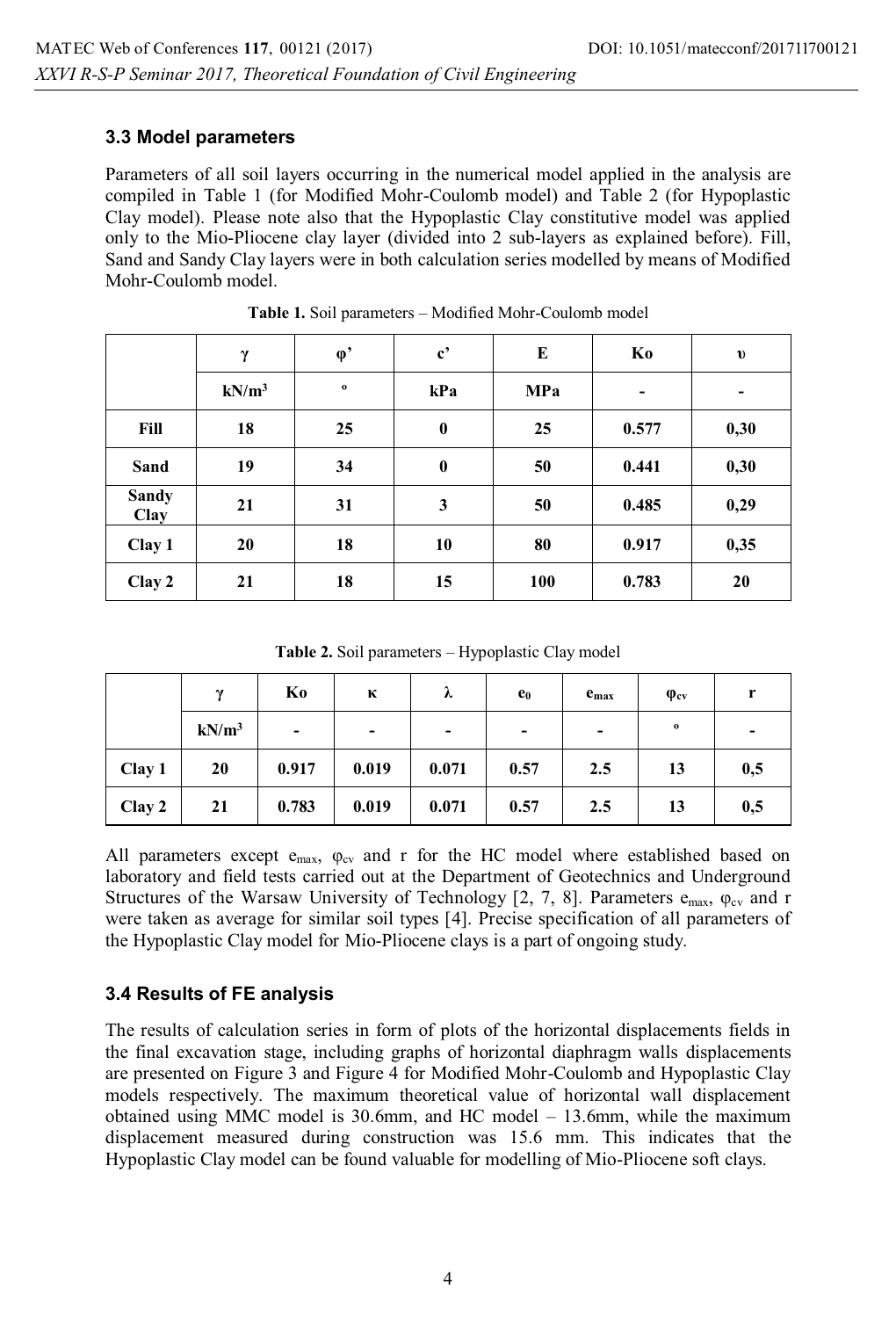

**Fig. 3.** Results of FE analysis, Modified Mohr-Coulomb model, horizontal displacements plot in final excavation stage



**Fig. 4.** Results of FE analysis, Hypoplastic Clay model, horizontal displacements plot in final excavation stage

# **4 Summary and conclusions**

The Mio-Pliocene clay occurring on the large area of central Poland is a very difficult material to model in FE analysis. The use of Modified Mohr-Coulomb constitutive model, with simple and easily available model parameters, for this material usually leads to missestimation of displacements of the excavation wall (Fig. 5). In the paper, the attempt of application of Hypoplastic Clay constitutive model for modelling of Mio-Pliocene clay is presented. The comparison of maximum theoretical horizontal displacements of the excavation wall calculated using Modified Mohr-Coulomb (MMC) and Hypoplastic Clay